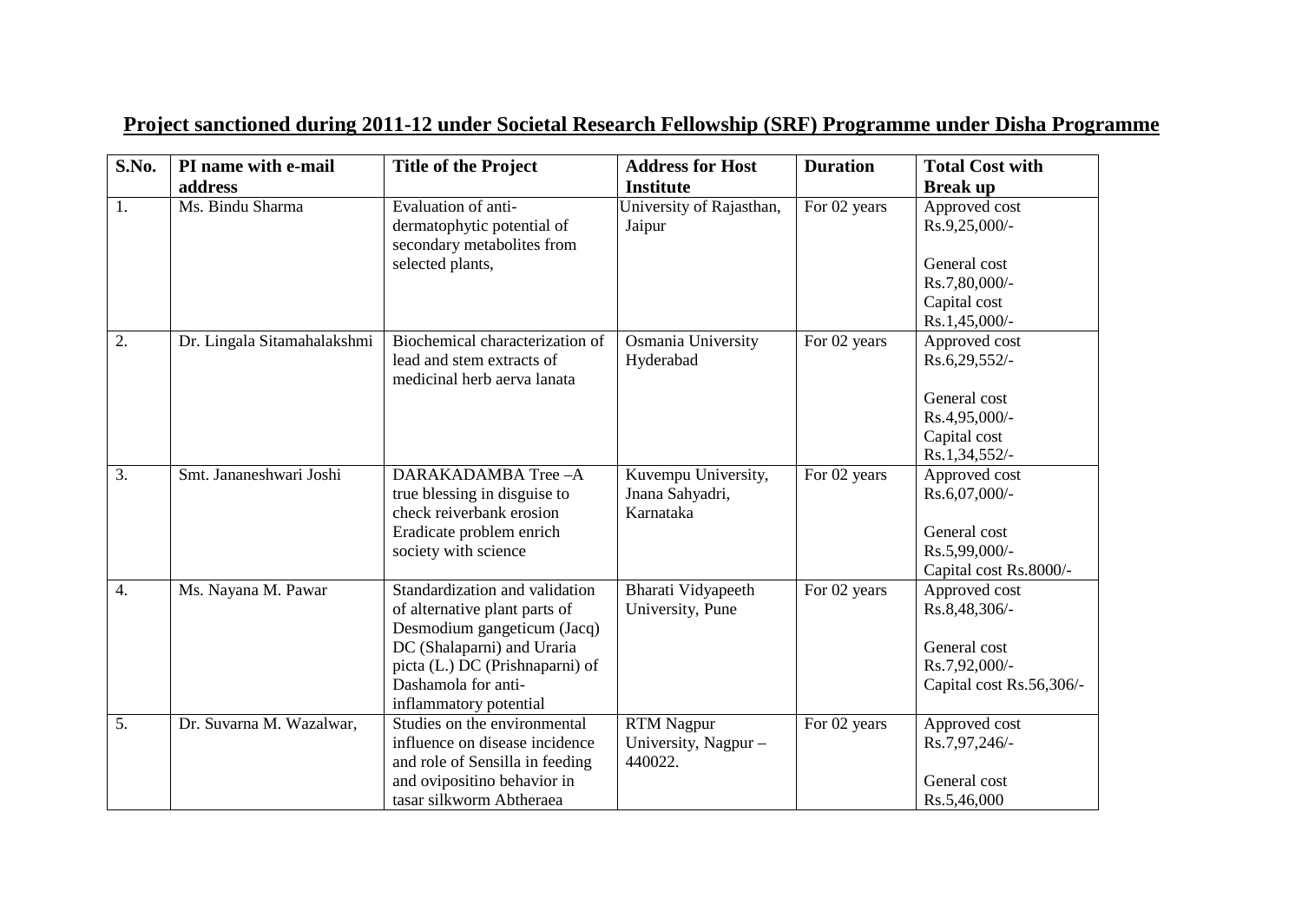|     |                       | mylitta D.                                                                                                                                                                                                                                                                                                                                                  |                                                              |              |                                                                                                  |
|-----|-----------------------|-------------------------------------------------------------------------------------------------------------------------------------------------------------------------------------------------------------------------------------------------------------------------------------------------------------------------------------------------------------|--------------------------------------------------------------|--------------|--------------------------------------------------------------------------------------------------|
|     |                       |                                                                                                                                                                                                                                                                                                                                                             |                                                              |              | Capital cost Rs.2,51,246                                                                         |
| 6.  | Ms. Ariti Dutta       | Documentation and in vitro<br>attestation of wild mushroom<br>available in Eastern Himalayas<br>and adjoining regions as<br>potential therapeutic/potential<br>agent against three protozoan<br>parasites Leishmania so.<br>Plasmodium sp. And<br>Entaamoeba sp. For low cost<br>pharmaceuticals as the<br>alternative source of income for<br>rural people | <b>West Bengal State</b><br>University, Kolkata              | For 02 years | Approved cost<br>Rs.9,24,725/-<br>General cost<br>Rs.8,25,000/-<br>Capital cost Rs.99,725/-      |
| 7.  | Dr. Saroj Chauhan     | Fascioliasis disease status in<br>Gorakhpur and their control<br>through locally available plants                                                                                                                                                                                                                                                           | <b>DDU</b> Gorakhpur<br>University, Gorakhpur                | For 02 years | Approved cost Rs.<br>$6,99,990/-$<br>General cost<br>Rs.6,05,000/-<br>Capital cost Rs.94,990/-   |
| 8.  | Dr. Seema Bhandari    | Development of NIR<br>Spectroscopy based application<br>packages for Evaluation of<br>physical mechanical and<br>Chemical properties of<br>populous deltoids                                                                                                                                                                                                | FRI, Dehradun,<br>Uttarakhand                                | For 02 years | Approved cost<br>Rs.6,65,000/-<br>General cost<br>Rs.4,65,000/-<br>Capital cost<br>Rs.2,00,000/- |
| 9.  | Mrs. N. Bhuvameshwari | Sustaining rice production in the<br>coastal Kavery delta under<br>changing climate context<br>through participatory<br>technology development                                                                                                                                                                                                              | The Convent Centre for<br>Development, Madurai<br>$-625010.$ | For 02 years | <b>Approved Cost</b><br>Rs.4,80,000/-<br>General cost<br>Rs.4,80,000/-<br>Capital Nil            |
| 10. | Dr. Nidhi Didwania    | Assessment of losses and<br>demonstration of eco-friendly<br>technologies against guava wilt<br>in Rajasthan                                                                                                                                                                                                                                                | IARI, New Delhi                                              | For 02 years | <b>Approved Cost</b><br>Rs.9,88,800/-<br>General cost                                            |